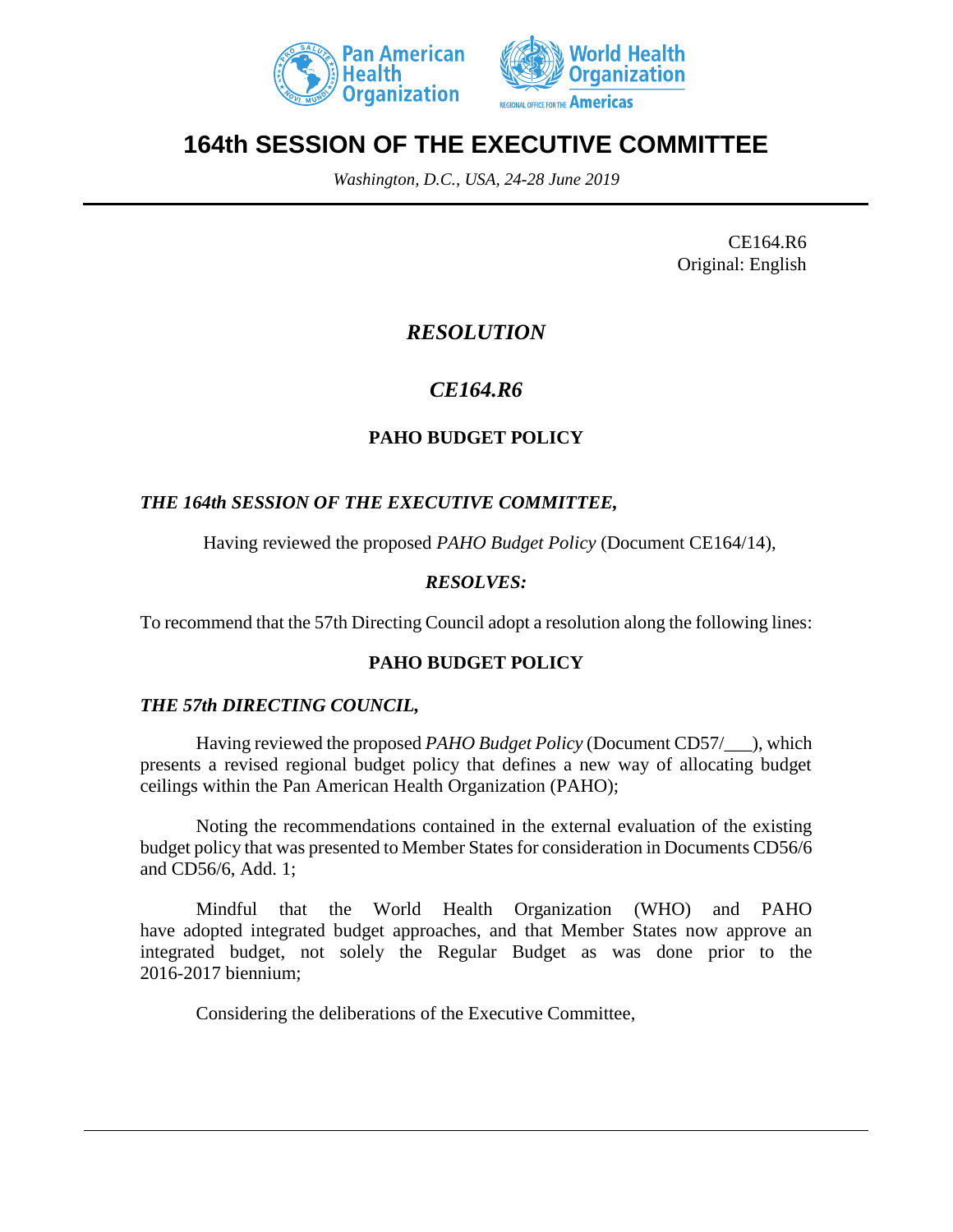#### *RESOLVES:*

1. To thank the Strategic Plan Advisory Group (SPAG) and in particular the SPAG Subgroup on Health Needs Index and Budget Policy for their efforts to recommend modifications and introduce new criteria for the allocation of budget ceilings among the PAHO/WHO Representative Offices in the countries.

- 2. To take note of the proposed model for allocating budget ceilings among countries.
- 3. To approve the new PAHO Budget Policy, with the following emphases:
- a) the budget allocation among the three functional levels of the Organization (country, subregional, and regional) will be such that, with the aim of strengthening cooperation with countries, the Pan American Sanitary Bureau (PASB) will continuously strive to maintain optimal functional and organizational structures aimed at delivering the greatest level of impact in the countries, while still effectively responding to collective regional and subregional mandates;
- b) the target budget share for the country and subregional levels (combined) is set at 45% for the period 2020-2025; the distribution among functional and organizational levels remains dynamic, allowing for budget ceiling adjustments throughout the planning process as necessary, always in transparent fashion and with the objective of improving health results in and for countries;
- c) in the reallocation of budget ceilings among countries, no country's budget allocation shall be modified (increased or decreased) by more than 10% per biennium;
- d) if the manual adjustment "escape clause" is used in a specific biennium, the respective justification will be presented to Member States for consideration and approval.

4. To ensure that the country budget allocations in PAHO program budgets during the period 2020-2025 are guided by the Budget Policy and are phased in over the three biennia, to ensure manageable transitions for technical cooperation programs and PAHO/WHO Representative Offices.

5. To promote prioritization in the allocation of resources among programmatic outcomes consistent with the collective and individual mandates of Member States, as expressed in PAHO's planning documents.

- 6. To request the Director to:
- a) apply the new PAHO Budget Policy when formulating future proposed program budgets for the consideration of the Directing Council or the Pan American Sanitary Conference;